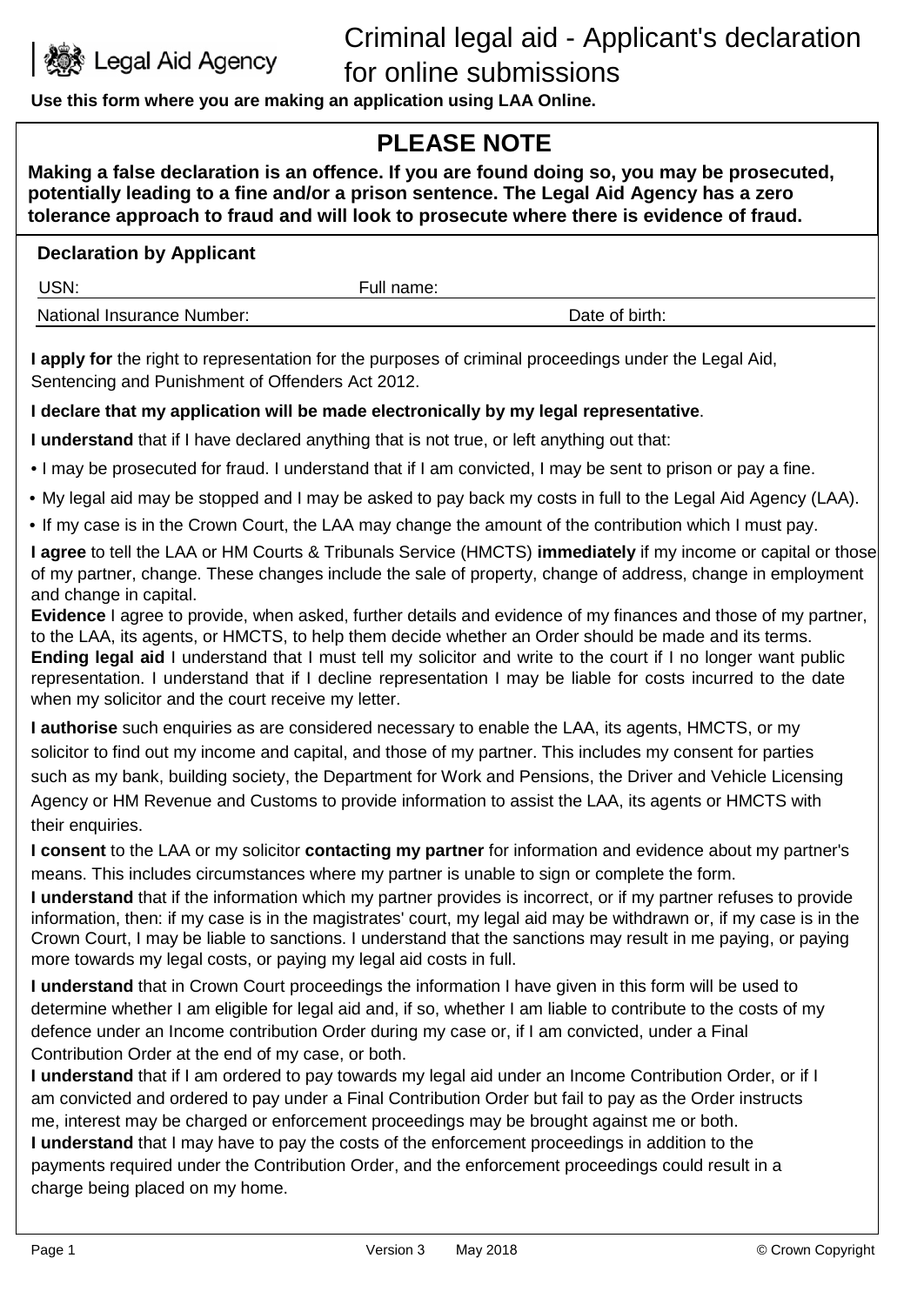# **Declaration by Applicant continued**

**Data Sharing** I agree that, if I am convicted, the information in this form will be used by HMCTS or a designated officer to determine the appropriate level of any financial penalty ordered against me, and for its collection and enforcement. I have read the **Fraud Notice**.

Signed: Dated: Dated: Dated: Dated: Dated: Dated: Dated: Dated: Dated: Dated: Dated: D

| Dated: |
|--------|
|        |

Full name (in block capitals):

# **Declaration by your (the applicant's) partner:**

I declare that the information included in this application is a true statement of all my financial circumstances to the best of my knowledge and belief. I agree to the LAA and HMCTS, or my partner's solicitor, checking the information I have given, with the Department for Work and Pensions, HM Revenue and Customs or other people and organisations. I authorise those people and organisations to provide the information for which the LAA, HMCTS or my partner's solicitor may ask.

I understand that this application will be made electronically by the legal representative.

| I have read the Fraud Notice. |  |
|-------------------------------|--|
|-------------------------------|--|

Signed: 2008. Compared: 2008. Compared: 2008. Compared: 2008. Compared: 2008. Compared: 2008. Compared: 2008. Compared: 2008. Compared: 2008. Compared: 2008. Compared: 2008. Compared: 2008. Compared: 2008. Compared: 2008.

Full name (in block capitals):

If your partner has not signed the declaration, please explain why:

# **Declaration by the legal representative:**

I represent the applicant. I confirm that I am authorised to provide representation under a contract issued by the LAA

I confirm that I have been instructed to provide representation by:

 $\Box$  a firm which holds a contract issued by the LAA

 $\Box$  a solicitor employed by the LAA in the Public Defender Service who is authorised to provide representation.

I confirm that I have gone through the questions on the Interests of Justice and financial assessment aspects of the application with the applicant.

I confirm that the applicant has not provided me with any information which contradicts the information provided in this declaration of financial circumstances and has given me no indication that information declared is incomplete or untrue.

Signed: \_\_

Full name (in block capitals):

Provider's LAA Account Number:

# **Fraud Notice**

**If false or inaccurate information is provided and fraud is identified, details will be passed to fraud prevention agencies to prevent fraud and money laundering.**

**Further details explaining how the information held by fraud prevention agencies may be used can be found in the 'Fair Processing Notice', available on the website at:** [www.justice.gov.uk/legal-aid/make-an](http://www.justice.gov.uk/legal-aid/make-an-application)[application](http://www.justice.gov.uk/legal-aid/make-an-application)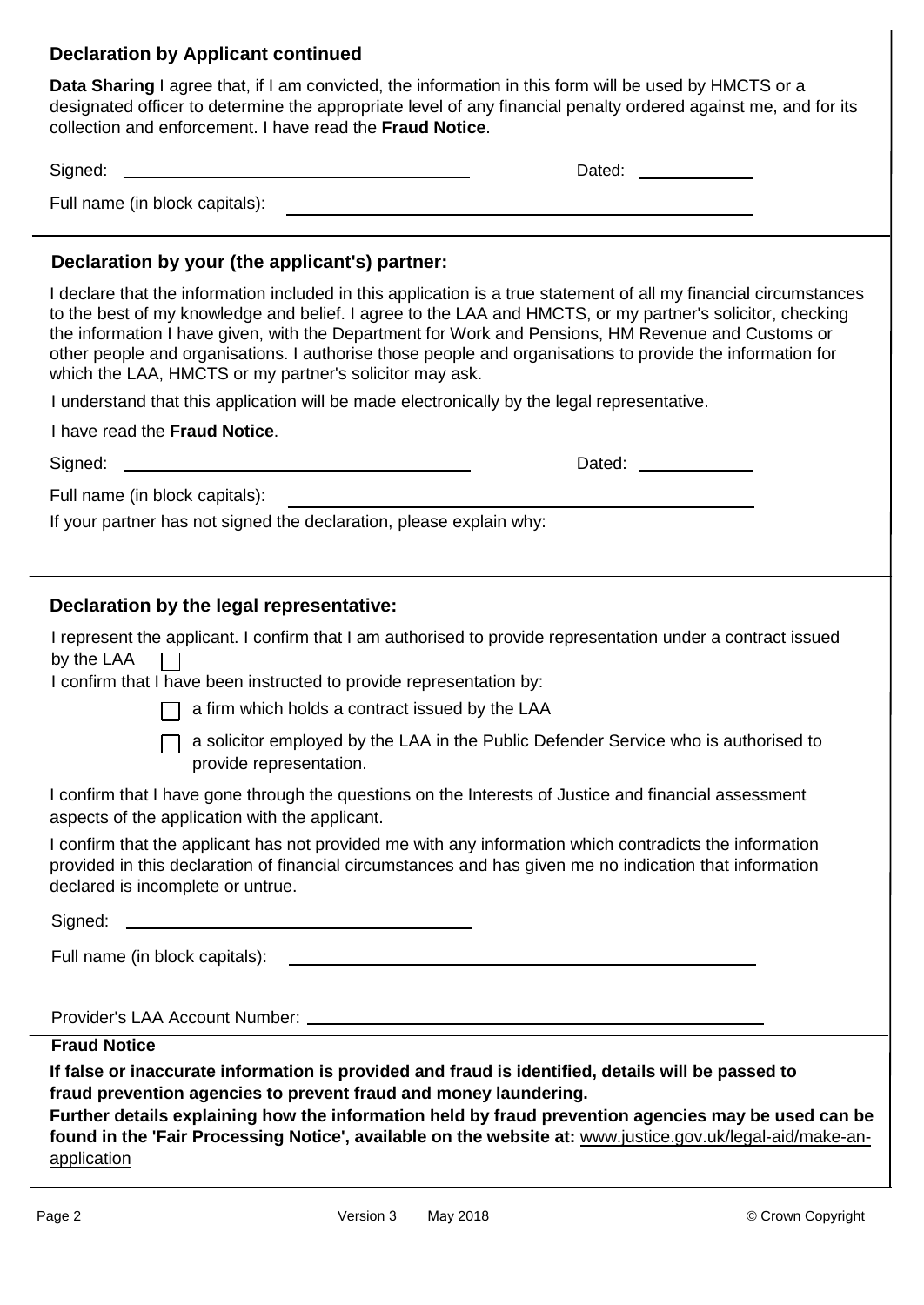# **LEGAL AID AGENCY**

#### **PRIVACY NOTICE**

#### **PURPOSE**

This privacy notice sets out the standards that you can expect from the Legal Aid Agency when we request or hold personal information ('personal data') about you; how you can get access to a copy of your personal data; and what you can do if you think the standards are not being met.

The Legal Aid Agency is an Executive Agency of the Ministry of Justice (MoJ). The MoJ is the data controller for the personal information we hold. The Legal Aid Agency collects and processes personal data for the exercise of its own and associated public functions. Our public function is to provide legal aid.

Sometimes the Legal Aid Agency uses contact information to ask customers if they would like to complete a customer service survey to measure customer satisfaction with our services and to inform areas for improvement.

#### **About personal information**

Personal data is information about you as an individual. It can be your name, address or telephone number. It can also include the information that you have provided in this form such as your financial circumstances and information relating to any current or previous legal proceedings concerning you.

We know how important it is to protect customers' privacy and to comply with data protection laws. We will safeguard your personal data and will only disclose it where it is lawful to do so, or with your consent.

## **Types of personal data we process**

We only process personal data that is relevant for the services we are providing to you. The personal data which you have provided on this form will be used for the purposes set out below.

#### **Purpose of processing and the lawful basis for the process**

The purpose of the Legal Aid Agency collecting and processing the personal data which you have provided on this form is for the purposes of providing legal aid. Specifically, we will use this personal data in the following ways:

- In processing your application for legal aid and determining whether you are eligible for legal aid. In Crown Court proceedings, the information on this form will be used to determine whether you are required to make a contribution towards the costs of this legal aid and to assist the Legal Aid Agency in collecting those contributions, if appropriate.
- If you are convicted, sharing the information on this form with HM Courts and Tribunals Service (HMCTS) or a designated officer to determine the appropriate level of any financial penalty against you, and for its collection and enforcement, if appropriate.
- In assessing claims from your legal representative(s) for payment from the legal aid fund for the work that they have conducted on your behalf;
- **In conducting periodic assurance audits on legal aid files to ensure that decisions have been made** correctly and accurately; and
- **In producing statistics and information on our processes to enable us to improve our processes and** to assist us in carrying out our functions.

Were the Legal Aid Agency unable to collect this personal information, we would not be able to conduct the activities above, which would prevent us from providing legal aid.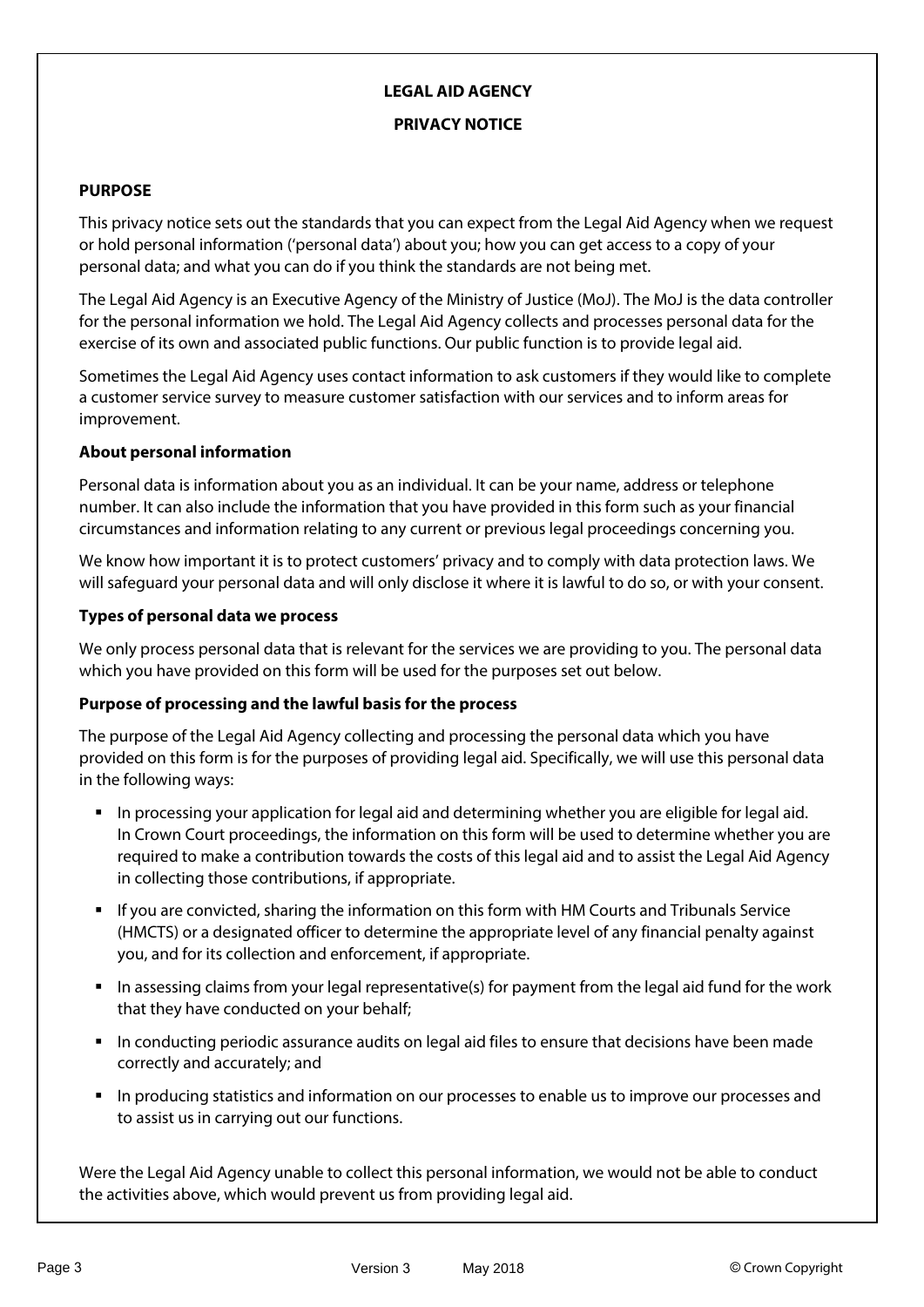The lawful basis for the Legal Aid Agency collecting and processing your personal data is the result of the powers contained in the Legal Aid, Sentencing and Punishment of Offenders Act 2012.

We also collect 'special categories of personal data' for the purposes of monitoring equality, this is a legal requirement for public authorities under the Equality Act 2010. Special categories of personal data obtained for equality monitoring will be treated with the strictest confidence and any information published will not identify you or anyone else associated with your legal aid application.

## **Who the information may be shared with**

We sometimes need to share the personal information we process with other organisations. When this is necessary, we will comply with all aspects of the relevant data protection laws. The organisations we may share your personal information include:

- Public authorities such as: The Driver and Vehicle Licensing Agency (DVLA), HM Courts and Tribunals Service (HMCTS), HM Revenue and Customs (HMRC), Department of Work and Pensions (DWP) and HM Land Registry;
- Non-public organisations such as: Credit reference agencies and our debt collection partners, Rossendales;
- If false or inaccurate information is provided or fraud identified, the Legal Aid Agency can lawfully share your personal information with fraud prevention agencies to detect and to prevent fraud and money laundering; and
- **Amazon Web Services, Inc.**

You can contact our Data Protection Officer for further information on the organisations we may share your personal information with.

## **Details of transfers to third country and safeguards**

It may sometimes be necessary to transfer personal information overseas. When this is needed, information may be transferred to:

**United States of America** 

Any transfers made will be in full compliance with all aspects of the data protection law.

# **Retention period for information collected**

Your personal information will not be retained for any longer than is necessary for the lawful purposes for which it has been collected and processed. This is to ensure that your personal information does not become inaccurate, out of date or irrelevant. The Legal Aid Agency have set retention periods for the personal information that we collect, this can be accessed via our website:

#### **<https://www.gov.uk/government/publications/record-retention-and-disposition-schedules>**

You can also contact our Data Protection Officer for a copy of our retention policies.

While we retain your personal data, we will ensure that it is kept securely and protected from loss, misuse or unauthorised access and disclosure. Once the retention period has been reached, your personal data will be permanently and securely deleted and destroyed.

#### **Access to personal information**

You can find out if we hold any personal data about you by making a 'subject access request'. If you wish to make a subject access request please contact:

Disclosure Team Post point 10.38 102 Petty France London SW1H 9AJ